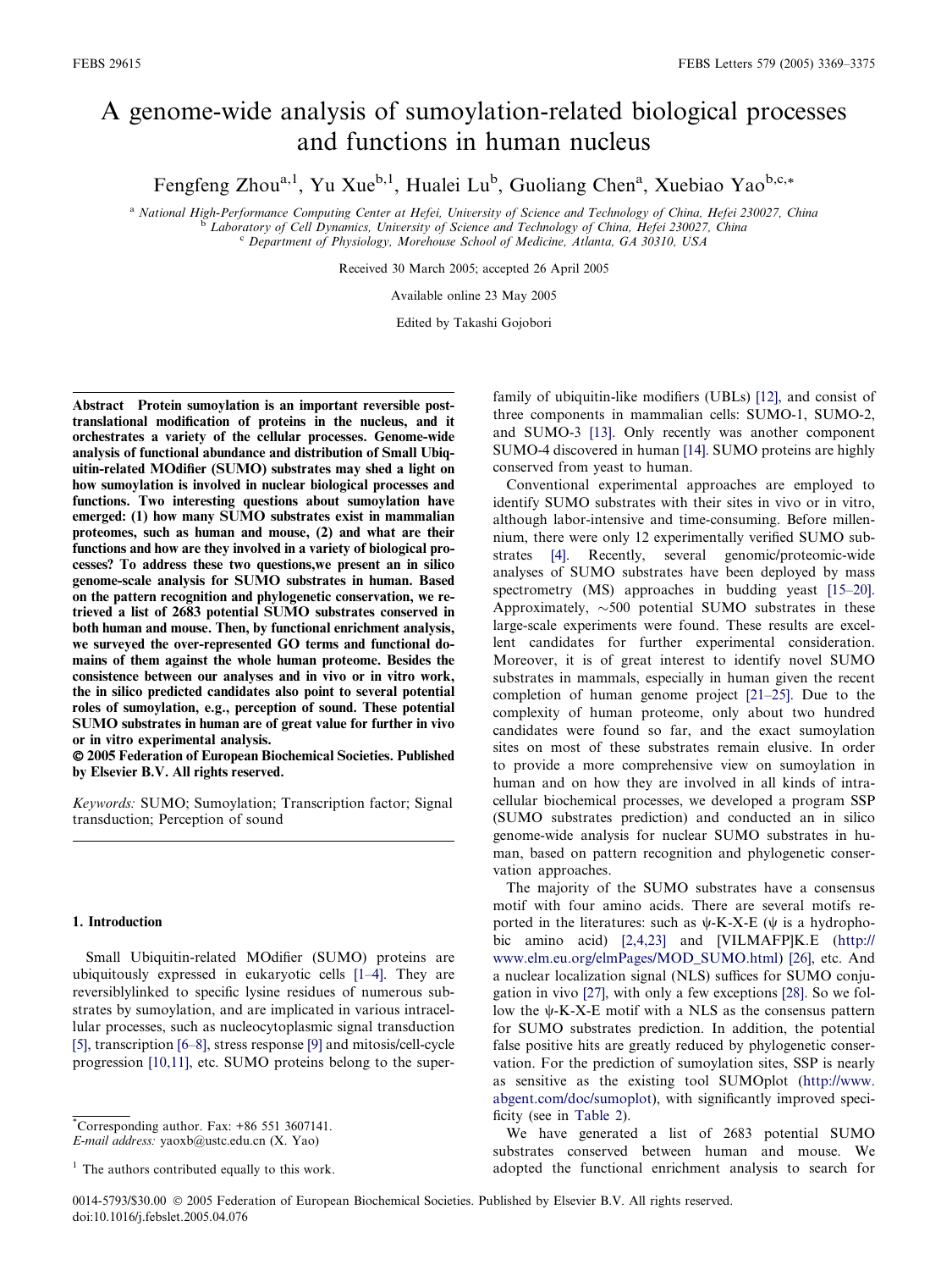# <span id="page-1-0"></span>Table 1 The prediction results of known SUMO substrates

| The prediction results of known both o substrates<br>Protein name | Sumoylation sites    | References           | Prediction                 |            |            |
|-------------------------------------------------------------------|----------------------|----------------------|----------------------------|------------|------------|
|                                                                   |                      |                      | SSP                        | SUMOplot   |            |
|                                                                   |                      |                      |                            | High       | All        |
| $AP-2\alpha$                                                      | K10                  | 12072434             | Yes                        | Yes        | Yes        |
| $AP-2\beta$                                                       | K10                  | 12072434             | Yes                        | Yes        | Yes        |
| $AP-2\gamma$                                                      | K10                  | 12072434             | Yes                        | Yes        | Yes        |
| AR (androgen receptor)                                            | K386, K520           | 11121022             | Yes                        | Yes        | Yes        |
| ARNT (aryl hydrocarbon receptor nuclear transporter)              | K245                 | 12354770             | Yes                        | Yes        | Yes        |
| Axin                                                              |                      | 12223491             | Yes                        | Yes        | Yes        |
| Bach <sub>2</sub>                                                 |                      | 15060166             | Yes                        | Yes        | Yes        |
| $C/EBP\beta-1$                                                    | K173                 | 12810706             | Yes                        | Yes        | Yes        |
| C/EBP <sub>x</sub> (CCAAT/enhancer-binding protein alpha)         | K159                 | 12511558             | Yes                        | Yes        | Yes        |
| c-Jun                                                             | K229<br>K503, K527   | 10788439<br>12631292 | Yes<br>Yes                 | Yes<br>Yes | Yes<br>Yes |
| c-Myb<br>CREB (cAMP-response element-binding protein)             | K285, K304           | 12552083             | $No^{\rm a}$               | $N_{O}$    | Yes        |
| CtBP1                                                             | K428                 | 12769861             | $No^{\rm b}$               | Yes        | Yes        |
| Daxx                                                              | K630, K631           | 12150977             | $\mathit{No}^{\mathrm{a}}$ | $N$ o      | Yes        |
| Dnmt3a                                                            |                      | 14752048             | $No^{\rm b}$               | Yes        | Yes        |
| Dnmt3b                                                            |                      | 14752048             | Yes                        | Yes        | Yes        |
| Dynamin-1                                                         |                      | 15123615             | Yes                        | Yes        | Yes        |
| Dynamin-2                                                         |                      | 15123615             | Yes                        | Yes        | Yes        |
| Dynamin-3                                                         |                      | 15123615             | Yes                        | Yes        | Yes        |
| $Elk-1$                                                           | K230, K249           | 14992729             | Yes                        | Yes        | Yes        |
| FAK (focal adhesion kinase)                                       | K152                 | 14500712             | Yes                        | Yes        | Yes        |
| GATA-2                                                            |                      | 12750312             | Yes                        | Yes        | Yes        |
| <b>GLUTI</b>                                                      |                      | 10655495             | $No^b$                     | Yes        | Yes        |
| GLUT4                                                             |                      | 11842083             | $No^{\rm b}$               | Yes        | Yes        |
| GR (glucocorticoid receptor)                                      | K277, K293           | 12144530             | Yes                        | Yes        | Yes        |
| GRIP1                                                             | K239, K731, and K788 | 12060666             | Yes                        | Yes        | Yes        |
| HDACI                                                             | K444, K476           | 11960997             | $No^{\rm b}$               | Yes        | Yes        |
| HDAC4                                                             | K559                 | 12032081             | $No^c$                     | Yes        | Yes        |
| HIPK2                                                             | K1182                | 10535925             | Yes                        | Yes        | Yes        |
| Histone H4                                                        |                      | 14578449             | No <sup>a</sup>            | $N_{O}$    | Yes        |
| hnRNP C                                                           | K237                 | 15082759             | Yes                        | Yes        | Yes        |
| $hnRNP$ $M$                                                       |                      | 15082759             | $No^b$                     | Yes        | Yes        |
| HSF1 (heat shock transcription factor 1)                          | K298                 | 11514557             | Yes                        | Yes        | Yes        |
| HSF2 (heat shock transcription factor 2)                          | K82                  | 11278381             | Yes                        | Yes        | Yes        |
| $I\kappa B\alpha$                                                 | K21                  | 9734360              | Yes                        | Yes        | Yes        |
| IRF-1 (interferon regulatory factor-1)                            |                      | 12387893             | $No^a$                     | $N_o$      | Yes        |
| LEF1                                                              | K27, K269            | 11731474             | Yes                        | Yes        | Yes        |
| Mdm <sub>2</sub>                                                  |                      | 11384992             | Yes                        | Yes        | Yes        |
| MR (mineralocorticoid receptor)                                   |                      | 14500761             | Yes                        | Yes        | Yes        |
| $NEMO/IKK\gamma$                                                  | K277, K309           | 14651848<br>15117942 | Yes<br>Yes                 | Yes<br>Yes | Yes        |
| NFAT1<br>Nurr1 (NR4A2, RNR-1, TINUR, HZF-3)                       | K91, K577            | 14559918             | Yes                        | Yes        | Yes<br>Yes |
| p300/CBP                                                          | K1017, K1029         | 12718889             | Yes                        | Yes        | Yes        |
| p53                                                               | K386                 | 10788439             | $No^c$                     | Yes        | Yes        |
| $p73\alpha$                                                       | K627                 | 10961991             | Yes                        | Yes        | Yes        |
| PC <sub>2</sub>                                                   |                      | 12679040             | Yes                        | Yes        | Yes        |
| Pdx1 (pancreatic duodenal homeobox-1)                             |                      | 12488243             | Yes                        | Yes        | Yes        |
| <b>PIASI</b>                                                      |                      | 12077349             | $No^c$                     | Yes        | Yes        |
| $PIASx-\beta$                                                     |                      | 12077349             | $No^a$                     | Yes        | Yes        |
| PLZF (promyelocytic leukemia zinc finger)                         | K242                 | 14527952             | $No^c$                     | Yes        | Yes        |
| PML (promyelocytic leukaemia protein)                             | K65, K160, and K490  | 10525530             | Yes                        | Yes        | Yes        |
| $PPAR-\gamma$                                                     | K107                 | 15123625;15229330    | $No^c$                     | Yes        | Yes        |
| PR (progesterone receptor)                                        | K388                 | 12529333             | Yes                        | Yes        | Yes        |
| RanBP2/NUP358                                                     |                      | 15037602             | Yes                        | Yes        | Yes        |
| RanGAP1                                                           | K526                 | 9442102              | $No^{\rm b}$               | Yes        | Yes        |
| <b>SALL1</b>                                                      | K1086                | 12200128             | Yes                        | Yes        | Yes        |
| SATB2                                                             |                      | 14701874             | Yes                        | Yes        | Yes        |
| SENP1                                                             |                      | 14563852             | Yes                        | Yes        | Yes        |
| Smad4                                                             | K113, K159           | 12621041             | Yes                        | Yes        | Yes        |
| Sox6                                                              |                      | A                    | Yes                        | Yes        | Yes        |
| Sox9                                                              |                      | A                    | Yes                        | Yes        | Yes        |
| Sp100                                                             | K297                 | 10212234             | No <sup>c</sup>            | Yes        | Yes        |
| Sp3                                                               | K539                 | 12419227             | Yes                        | Yes        | Yes        |
| SREBP-1a                                                          | K123, K418           | 12615929             | Yes                        | Yes        | Yes        |
| SREBP-2                                                           | K464                 | 12615929             | $N_o^{\rm b}$              | Yes        | Yes        |
| SRF (serum response factor)                                       | K147                 | 12788062             | Yes                        | Yes        | Yes        |
| <b>STATI</b>                                                      | K703                 | 12764129             | $No^b$                     | Yes        | Yes        |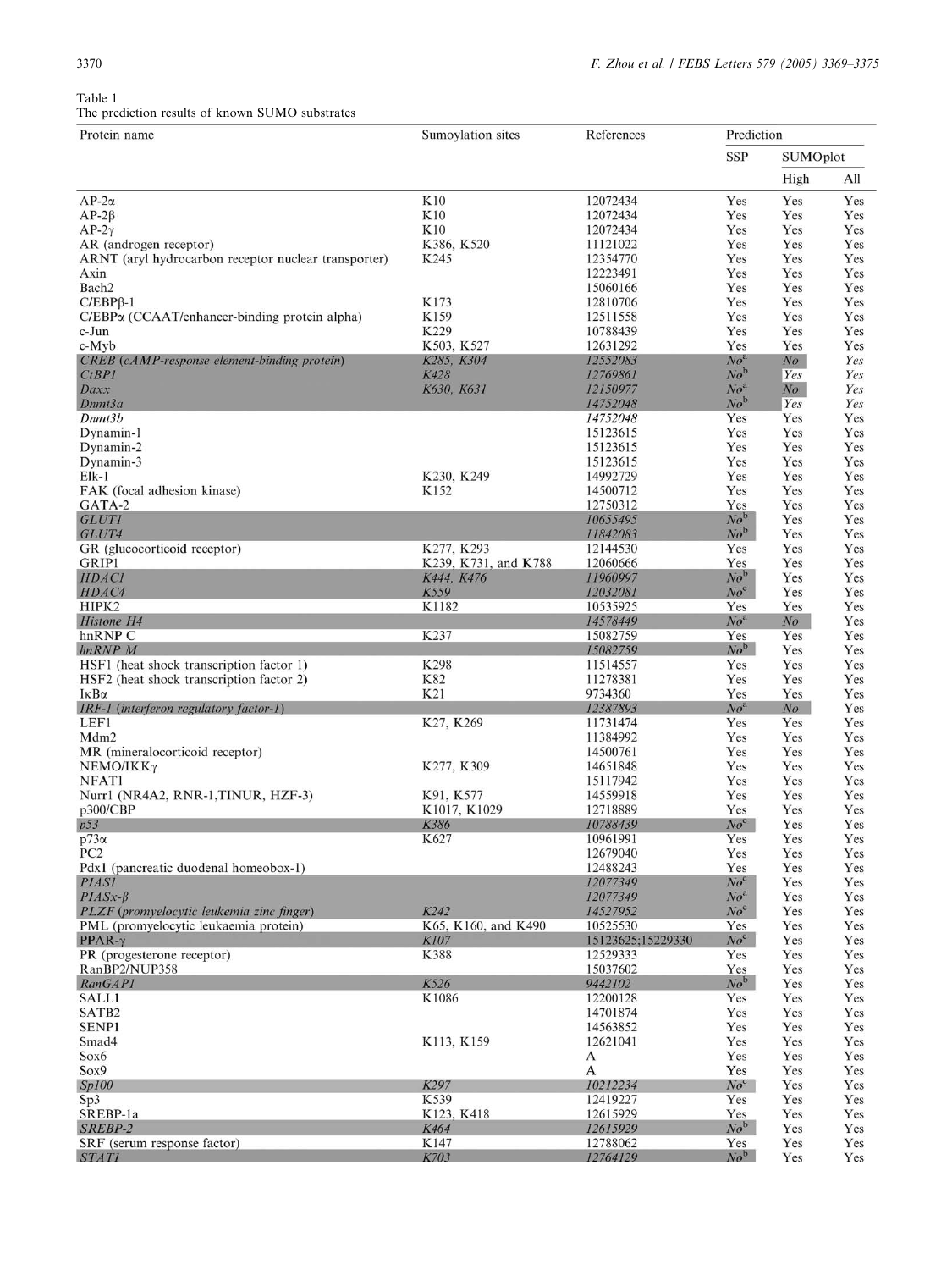$T_{\text{c}}$  1 (continued)

| raon ricommunica                          |                   |                    |              |                |                 |  |
|-------------------------------------------|-------------------|--------------------|--------------|----------------|-----------------|--|
| Protein name                              | Sumoylation sites | References         | Prediction   |                |                 |  |
|                                           |                   |                    | <b>SSP</b>   |                | <b>SUMOplot</b> |  |
|                                           |                   |                    |              | High           | All             |  |
| Steroid receptor coactivator SRC-1/NCoA-1 | K732, K774        | 12529333           | Yes          | Yes            | Yes             |  |
| $Tcf-4$                                   | K297              | 12727872           | Yes          | Yes            | Yes             |  |
| TDG                                       | K330              | 11889051           | Yes          | Yes            | Yes             |  |
| TEL                                       | K99               | 12626745           | Yes          | Yes            | Yes             |  |
| TFII-I                                    |                   | 15016812           | Yes          | Yes            | Yes             |  |
| $TIF1\alpha$                              | K690, K708        | 11313457           | Yes          | Yes            | Yes             |  |
| <b>TOPO I</b>                             | K117, K153        | 12439742           | Yes          | Yes            | Yes             |  |
| Topoisomerase II $\alpha$                 |                   | 14597774           | Yes          | Yes            | Yes             |  |
| Topoisomerase II $\beta$                  |                   | 12832072           | Yes          | Yes            | Yes             |  |
| Topors                                    | K560              | 14516784           | Yes          | Yes            | Yes             |  |
| <b>WRN</b>                                |                   | 10806190           | Yes          | Yes            | Yes             |  |
| GATA4                                     | K366              | 15337742           | Yes          | Yes            | Yes             |  |
| ZNF76                                     | K411              | 15280358           | Yes          | Yes            | Yes             |  |
| PLAG1                                     | K244, K263        | 15208321           | Yes          | Yes            | Yes             |  |
| Steroidogenic factor 1                    | K199, K194        | 15192092; 15192080 | Yes          | Yes            | Yes             |  |
| GATA1                                     | K137              | 15173587           | Yes          | Yes            | Yes             |  |
| <b>NFAT</b>                               | K684, K897        | 15117942           | Yes          | Yes            | Yes             |  |
| Zinc finger protein APA-1                 |                   | 12370286           | $No^{\rm a}$ | N <sub>o</sub> | Yes             |  |

85 experiment-verified SUMO substrates are listed. Our method can predict 64 of them correctly  $(\sim 75\%)$ .

A. Fernandez-Lloris R. et al. (2002) Post-translational Sox6 protein modification by SUMO-1. In: 28th Meeting of the Federation of European Biochemical Societies, Istanbul, Turkey, pp. 20–25.

<sup>a</sup>No consensus motif (6 proteins).

<sup>b</sup>Not "nuc" (nuclear) hit by PSORT II prediction (9 proteins).

<sup>c</sup>Excluded by orthlogy information (6 proteins).

the over-represented GO terms and functional domains (Interpro) of the potential SUMO substrates against the whole human proteome. Our analyses of these potential substrates support the previous prediction of the functional relevance of sumoylation. For example, transcription factors and protein kinases are abundant in SUMO substrates, playing important roles in transcriptional regulation and gene expression [\[6–8\]](#page-6-0) and signal transduction [\[1,2,29\]](#page-5-0). However, surprisingly, newly identified sumoylation candidates also point to several potential roles of sumoylation, e.g., perception of sound. Further analyses of these candidates in vivo or in vitro will provide insights into the function of sumoylation in mammalians, especially human.

# 2. Materials and methods

#### 2.1. Identification of SUMO substrates with their sites in human and mouse

We took the orthology-relationship data of mouse and human with the corresponding sequences from the InParanoid database (Version 2.6, 30/03/2004) [\[30\].](#page-6-0) For the 34 499 mouse sequences and 36 379 human sequences in InParanoid, we firstly scanned the sequences for the consensus motif  $\psi$ -K-X-E in mouse and human, respectively. Sequences without such motif were excluded. Then we got 13 026 sequences in mouse and human, respectively. By PSORT II [\[31\],](#page-6-0) we predicted the sub-cellular localization of the retained sequences. Only proteins with predicted nuclear localization were retained. After this step, there were 6662 sequences in mouse and 7649 in human, respectively.

In order to eliminate the potential false positive results, we followed a simple rule below: for the pairwise orthologs between the retained mouse and human proteins, there must be at least one consensus SUMO substrate motif at the same position after sequence alignment. Thus, proteins without such orthologs were excluded. After the sequence alignment, orthologs sharing no consensus motif at the same position were also excluded, resulting a final 2683 orthologous proteins in both mouse and human proteomes.

#### 2.2. Statistical analysis for SUMO substrates

We downloaded the GO (08/10/2004) and Interpro (23/06/2004) [\[32\]](#page-6-0) association files from EBI (ftp://ftp.ebi.ac.uk/pub/) and searched for the GO and Interpro annotations of human proteins. Among 36 379 human proteins of InParanoid, there are 24090 and 26873 annotated with at least one GO and Interpro term, respectively, and there are 1956 and 2264 proteins of our 2683 potential SUMO substrates annotated, separately. Following a statistical approach described before [\[33\],](#page-6-0) we compared the group S (predicted SUMO substrates of human) against the group W (whole human proteome) to find a GO/Interpro term  $t$  that occurred more frequently in group  $S$  than in group  $W$ . Here we define:

- N total number of proteins in group W annotated by GO/ Interpro
- n number of proteins in group W annotated by GO/Interpro term  $t$
- M total number of proteins in group S annotated by GO/Interpro
- $m$  number of proteins in group S annotated by GO/Interpro term t

Then we calculate the enrichment ratio of GO/Interpro term  $t$  in group S, and with the equation of the hypergeometric distribution, we can also calculate its P-value:

Enrichment.ratio = 
$$
\frac{\frac{m}{M}}{\frac{N}{N}}
$$
,  
\n
$$
p\text{-value} = \sum_{m'=m}^{n} \frac{\binom{M}{m'} \binom{N-M}{n-m'}}{\binom{N}{n}}
$$
 (Enrichment.ratio  $\geq 1$ )

or

$$
p\text{-value} = \sum_{m'=0}^{m} \frac{\binom{M}{m'} \binom{N-M}{n-m'}}{\binom{N}{n}} \quad \text{(Enrichment\_ratio} < 1\text{)}.
$$

In this work, we only consider the over-representation of GO/Interpro groups with Enrichment ratio  $\geq 1$ .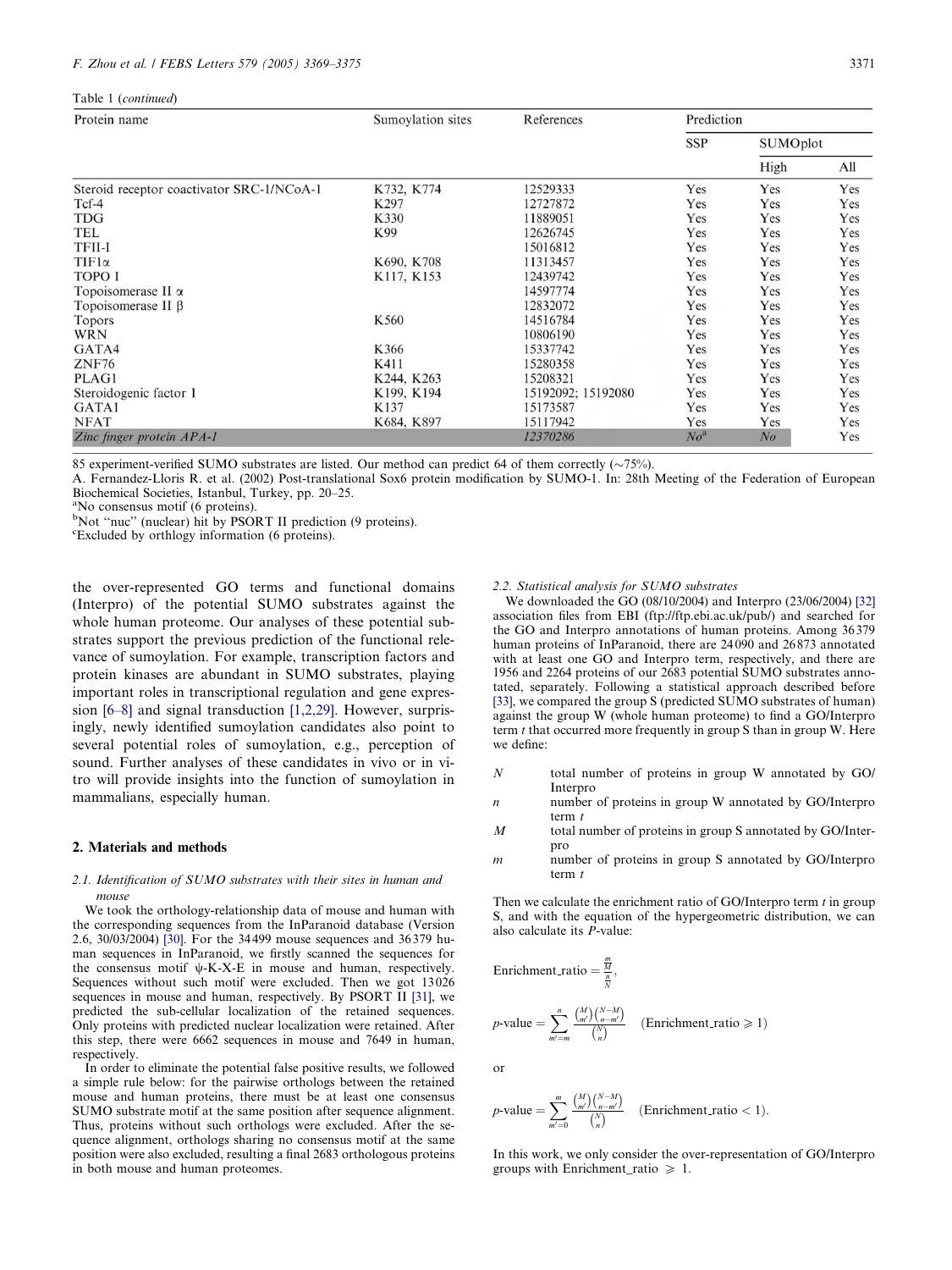#### <span id="page-3-0"></span>3. Results

#### 3.1. Accuracy of SSP1.0 program

It is reported that evolutionary stable sites can be used to improve the prediction specificity for functional sites/motifs [\[34\]](#page-6-0), based on the hypothesis that functional sites/motifs should be more conserved than random pseudo-sites/motifs. For our phylogenetic conservation analysis, we chose distance near specie mouse for human rather than other too distant species such as budding yeast or fly, to avoid missing too many real sumoylation sites. Too near species such as primates are not used, because these proteomes are too similar with human and cannot reduce the potential false positives much. So we

adopted the phylogenetic conservation between human and mouse to reduce the potential false positives. Curated from the published work, we got 85 experimental verified SUMO substrates (see [Table 1\)](#page-1-0). The SSP 1.0 can predict 64 (75%) of them correctly.

For precise sumoylation site prediction, we compare our computational results with the existing tool SUMOplot (see Table 2). For the 63 known sumoylation sites, our method could recover 51 of them with sensitivity  $S_n \sim 81\%$ , which is similar to the SUMOplot results  $\sim 81\%$  (motifs with high probability) or  $\sim 84\%$  (all). Yet the specificity  $S_p$  of our approach is significantly improved to  $\sim 60\%$  (51 in a total of 86), compared to SUMOplot  $\sim$ 31% (motifs with high probability) or  $\sim$ 15%

Table 2

The comparison of the sumoylation site prediction against SUMOplot

| Protein name                                         | Sumoylation sites |                                    |                     |  |
|------------------------------------------------------|-------------------|------------------------------------|---------------------|--|
|                                                      | Verified          | <b>SSP 1.0</b>                     | <b>SUMOplot</b>     |  |
| $AP-2\alpha$                                         | K10               | <b>IKYE</b> <sup>a</sup>           | $1/1^b$ ; $(1/4)^c$ |  |
| $AP-2\beta$                                          | K10               | <b>IKYE</b>                        | $1/1$ ; $(1/5)$     |  |
| $AP-2\gamma$                                         | K10               | <b>IKYE</b>                        | $1/1$ ; $(1/4)$     |  |
| AR (androgen receptor)                               | K386, K520        | <b>IKLE, VKSE</b>                  | $2/3$ ; $(2/6)$     |  |
| ARNT (aryl hydrocarbon receptor nuclear transporter) | K245              | <b>VKKE</b>                        | $0/2$ ; $(0/5)$     |  |
| $C/EBP\beta-1$                                       | K173              | <b>LKAE</b>                        | $1/2$ ; $(1/4)$     |  |
| $C/EBP\alpha$ (CCAAT/enhancer-binding protein alpha) | K <sub>159</sub>  | <b>LKAE</b>                        | $1/1$ ; $(1/1)$     |  |
| c-Jun                                                | K229              | AKME, LKEE, IKAE                   | $1/3$ ; $(1/4)$     |  |
| c-Myb                                                | K503, K527        | <b>IKQE, IKQE</b>                  | $2/5$ ; $(2/10)$    |  |
| $Elk-1$                                              | K230, K249        | <b>VKVE</b>                        | $2/2$ ; $(2/4)$     |  |
| FAK (focal adhesion kinase)                          | K152              | WKYE                               | $1/5$ ; $(1/17)$    |  |
| GR (glucocorticoid receptor)                         | K277, K293        | VKTE, IKQE, VKRE                   | $0/1$ ; $(0/5)$     |  |
| GRIP1                                                | K239, K731, K788  | VKLE, MKQE                         | $2/7$ ; $(2/17)$    |  |
| HIPK2                                                | K1182             | LKIE, LKPE                         | $0/3$ ; $(0/7)$     |  |
| hnRNP C                                              | K <sub>237</sub>  | <b>IKKE, VKME</b>                  | $0/4$ ; $(1/12)$    |  |
| HSF1 (heat shock transcription factor 1)             | K <sub>298</sub>  | VKPE, LKSE, MKHE, VKEE             | $1/6$ ; $(1/9)$     |  |
| HSF2 (heat shock transcription factor 2)             | K82               | VKQE, IKQE, LKSE                   | $1/6$ ; $(1/9)$     |  |
| ΙκΒα                                                 | K21               | LKKE, MKDE                         | $1/4$ ; $(1/4)$     |  |
| LEF1                                                 | K27, K269         | FKDE, VKQE                         | $2/3$ ; $(2/7)$     |  |
| $NEMO/IKK\gamma$                                     | K277, K309        | AKQE, LKEE                         | $1/8$ ; $(1/13)$    |  |
| Nurr1 (NR4A2, RNR-1,TINUR, HZF-3)                    | K91, K577         | <b>IKVE, LKLE</b>                  | $2/4$ ; $(2/10)$    |  |
| p300/CBP                                             | K1017, K1029      | MKTE, VKEE, VKVE, VKEE, FKPE       | $2/11$ ; $(2/22)$   |  |
| p73α                                                 | K627              | <b>IKEE</b>                        | $1/3$ ; $(1/7)$     |  |
| PML (promyelocytic leukaemia protein)                | K65, K160, K490   | LKHE, IKME                         | $3/6$ ; $(3/7)$     |  |
| PR (progesterone receptor)                           | K388              | <b>IKEE</b>                        | $1/3$ ; $(1/6)$     |  |
| <b>SALL1</b>                                         | K1086             | <b>IKTE, IKTE</b>                  | $1/7$ ; $(1/15)$    |  |
| Smad4                                                | K113, K159        | <b>VKDE</b>                        | $1/3$ ; $(1/7)$     |  |
| Sp3                                                  | K539              | IKDE, IKEE                         | $1/3$ ; $(1/5)$     |  |
| SREBP-1a                                             | K123, K418        | <b>IKEE, LKQE, VKTE</b>            | $2/7$ ; $(2/11)$    |  |
| SRF (serum response factor)                          | K147              | <b>IKME</b>                        | $1/1$ ; $(1/3)$     |  |
| Steroid receptor coactivator SRC-1/NCoA-1            | K732, K774        | AKAE, IKLE, VKVE, IKLE, IKSE       | $1/7$ ; $(1/13)$    |  |
| Tcf-4                                                | K <sub>297</sub>  | FKDE, VKQE                         | $1/6$ ; $(1/10)$    |  |
| <b>TDG</b>                                           | K330              | <b>VKEE</b>                        | $0/0$ ; $(0/8)$     |  |
| TEL                                                  | K99               | <b>IKOE</b>                        | $0/2$ ; $(0/3)$     |  |
| $TIF1\alpha$                                         | K690, K708        | <b>IKQE, VKQE, IKLE</b>            | $2/5$ ; $(2/11)$    |  |
| TOPO I                                               | K117, K153        | IKKE, IKTE, IKEE, FKIE, IKGE, MKLE | $2/12$ ; $(2/29)$   |  |
| Topors                                               | K560              | <b>LKRE</b>                        | $0/4$ ; $(1/10)$    |  |
| GATA4                                                | K366              | <b>IKTE</b>                        | $1/1$ ; $(1/2)$     |  |
| ZNF67                                                | K411              | VKGE, VKEE                         | $1/2$ ; $(1/5)$     |  |
| PLAG1                                                | K244, K263        | FKCE, VKTE, IKDE, LKGE             | $2/5$ ; $(2/11)$    |  |
| Steroidogenic factor 1                               | K199, K194        | <b>FKLE, IKSE</b>                  | $2/2$ ; $(2,3)$     |  |
| GATA1                                                | K137              | <b>LKTE</b>                        | $1/1$ ; $(1/4)$     |  |
| <b>NFAT</b>                                          | K684, K897        | IKTE, IKQE                         | $2/3$ ; $(2/6)$     |  |
| Total sites                                          | 63                | $51/86^d$                          | 51/166; (53/355)    |  |

63 verified sumoylation sites of 43 known SUMO substrates are chosen.

a SSP 1.0 hits are in bold character font.

<sup>b</sup>SUMOplot hits (motifs with high probability)/total predicted sites (motifs with high probability).

c SUMOplot hits (all)/total predicted sites (all).

<sup>d</sup>SSP 1.0 hits/total predicted sites.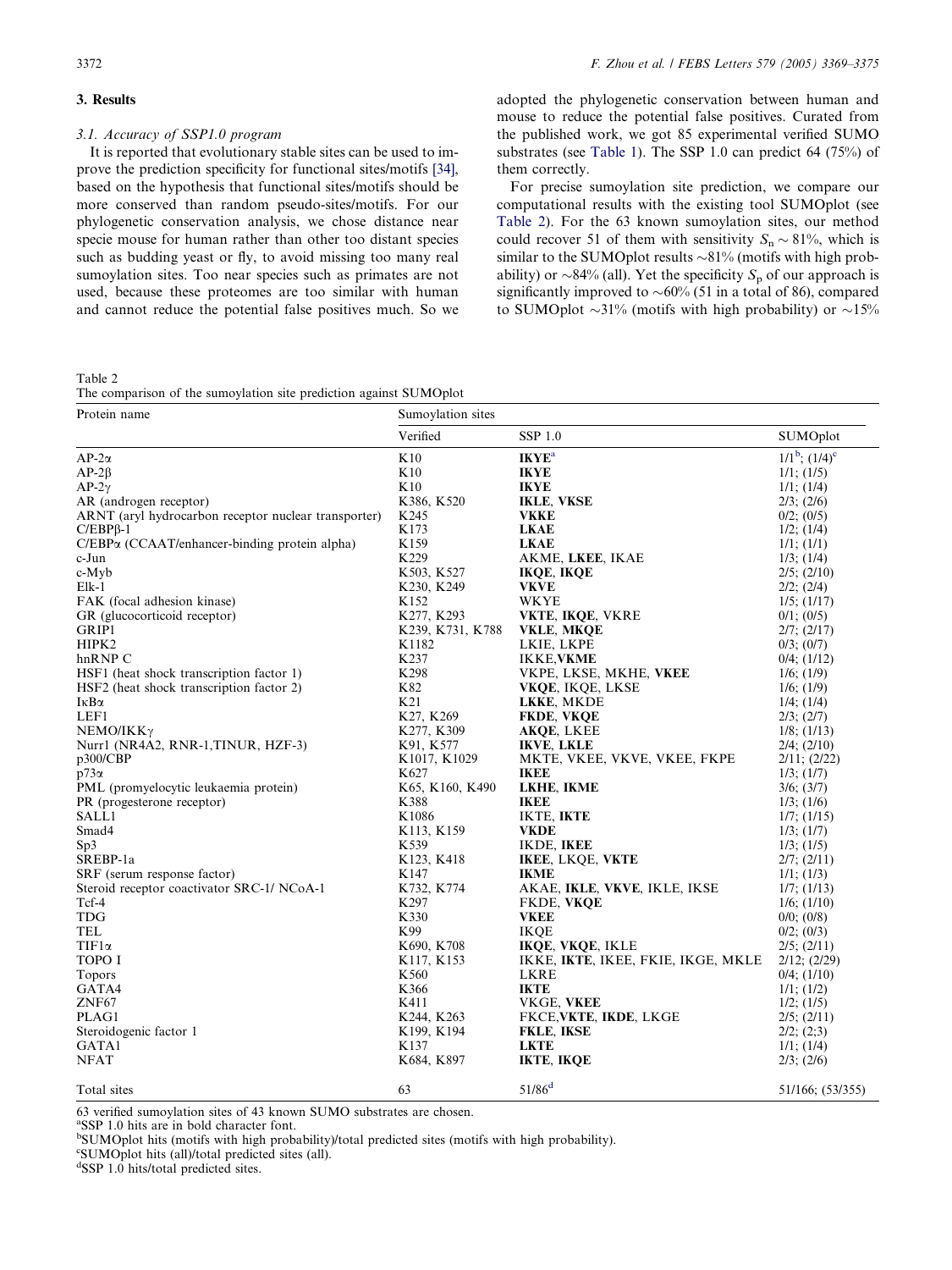(all). So our method greatly reduces the number of potential false positives while still keeps a satisfying sensitivity.

# 3.2. Functional abundance and distribution of SUMO substrates

SUMO substrates are implicated in many intracellular processes. However, the systems biology of sumoylation remains unclear. Thus, it is of great interest to illustrate in which functions the nuclear SUMO substrates of human are significantly abundant. Here we perform a statistical analysis to predict such significance. Our analytical outcomes (see Table 3) are consistent with several widely held, but yet to be systematically examined assumptions on the sumoylation involved processes.

For example, sumoylation was proposed to play a role in transcriptional regulation and gene expression [\[6–8\],](#page-6-0) where many SUMO substrates are transcription factors [\[1,2\]](#page-5-0). Are there any strong correlations between transcriptional regulation and sumoylation? From our analysis, we found that the transcription factor and transcriptional regulation are both among the top of the list of significantly enriched functions or processes (Table 3). In the human proteome, 2255, and 1102 proteins are annotated with functions of DNA binding (GO:0003677) and transcription factor activity (GO:0003700), respectively. And there are also 2174 proteins annotated with process of regulation of transcription, DNA-

dependent (GO:0006355). In our data set, there are 530, 304, and 510 proteins with the above three annotations, respectively. So it could be estimated that about 1/4–1/3 of the transcription factors are downregulated by sumoylation. Interestingly, we found that the processes of transcription from Pol II promoter (GO:0006366) and regulation of transcription from Pol II promoter (GO:0006357) are highly correlated with SUMO substrates. This supports the hypothesis that sumoylation may play a role at the promoter by modifying transcription factors as chromatin-bound complexes, but not by regulating transcription directly [\[1,2\],](#page-5-0) and the functions of transcription coactivator activity (GO:0003713) (see Table 3) and transcription corepressor activity (GO:0003714)  $(P < 10^{-7})$  are also significantly represented. This finding is consistent with the recent observations that sumoylation can repress or activate transcription [\[1,2\].](#page-5-0)

Several SUMO substrates were summarized to be essential in signal transduction [\[1,2,29\]](#page-5-0). In Drosophila brain, the functional dynamics of neuronal calcium/calmodulin-dependent protein kinase II was regulated by sumoylation, which is important for the differentiated nervous system [\[35\].](#page-6-0) In NF- $\kappa$ B signaling pathways, the regulatory subunit of the  $I \kappa B$  kinase (IKK) complex NEMO/IKK $\gamma$  will be sumoylated to release  $NF$ - $\kappa$ B from its inhibitor I $\kappa$ B $\alpha$ , inducing a survival response against genotoxic stress [\[5,9\].](#page-6-0) In our data set, the processes

Table 3

The top 15 most enriched processes and functions in SUMO substrates

| Description of GO term                                                    | Number of proteins<br>annotated in group S <sup>a</sup> | Number of proteins<br>annotated in group W <sup>b</sup> | Enrichment P-value<br>ratio |               |
|---------------------------------------------------------------------------|---------------------------------------------------------|---------------------------------------------------------|-----------------------------|---------------|
| The top 15 most enriched processes in SUMO substrates                     |                                                         |                                                         |                             |               |
| Regulation of transcription, DNA-dependent (GO:0006355)                   | $26.1\%$ (510)                                          | $9.0\%$ (2174)                                          | 2.89                        | $6.12E - 121$ |
| Transcription from Pol II promoter (GO:0006366)                           | $3.5\%$ (69)                                            | $0.8\%$ (204)                                           | 4.17                        | $1.00E - 25$  |
| Development (GO:0007275)                                                  | $5.8\%$ (114)                                           | $2.6\%$ (631)                                           | 2.23                        | $2.96E - 16$  |
| Signal transduction (GO:0007165)                                          | $9.1\%$ (178)                                           | $5.0\%$ (1207)                                          | 1.82                        | $2.06E - 15$  |
| Regulation of transcription from Pol II promoter (GO:0006357)             | $2.7\%$ (52)                                            | $0.8\%$ (192)                                           | 3.34                        | $4.13E - 15$  |
| Protein amino acid phosphorylation (GO:0006468)                           | $6.7\%$ (131)                                           | $3.5\%$ (850)                                           | 1.90                        | $5.45E - 13$  |
| Cell growth and/or maintenance (GO:0008151)                               | $3.4\%$ (67)                                            | $1.4\%$ (341)                                           | 2.42                        | $9.45E - 12$  |
| Cell cycle (GO:0007049)                                                   | $2.5\%$ (49)                                            | $1.0\%$ (240)                                           | 2.51                        | $1.49E - 09$  |
| Intracellular signaling cascade (GO:0007242)                              | $4.6\%$ (90)                                            | $2.5\%$ (609)                                           | 1.82                        | $2.00E - 08$  |
| Endocytosis (GO:0006897)                                                  | $1.4\%$ (27)                                            | $0.4\%$ (108)                                           | 3.08                        | $9.71E - 08$  |
| Mitosis (GO:0007067)                                                      | $1.3\%$ (26)                                            | $0.4\%$ (103)                                           | 3.11                        | $1.35E - 07$  |
| Perception of sound (GO:0007605)                                          | $1.2\%$ (23)                                            | $0.4\%$ (87)                                            | 3.26                        | $2.87E - 07$  |
| Morphogenesis (GO:0009653)                                                | $1.2\%$ (23)                                            | $0.4\%$ (107)                                           | 2.65                        | $1.31 E - 05$ |
| Frizzled signaling pathway (GO:0007222)                                   | $0.5\%$ (10)                                            | $0.1\%$ (26)                                            | 4.74                        | $1.92E - 05$  |
| Negative regulation of transcription from Pol II promoter<br>(GO:0000122) | $0.9\%$ (18)                                            | $0.3\%$ (74)                                            | 3.00                        | $1.93E - 05$  |
| The top 15 most enriched functions in SUMO substrates                     |                                                         |                                                         |                             |               |
| DNA binding $(GO:0003677)$                                                | $27.1\%$ (530)                                          | $9.4\%$ (2255)                                          | 2.89                        | $1.00E - 126$ |
| Transcription factor activity (GO:0003700)                                | $15.5\%$ (304)                                          | $4.6\%$ (1102)                                          | 3.40                        | $3.64E - 87$  |
| Nucleic acid binding (GO:0003676)                                         | $14.2\% (277)$                                          | $7.6\%$ (1823)                                          | 1.87                        | $7.89E - 26$  |
| Zinc ion binding $(GO:0008270)$                                           | $14.6\%$ (285)                                          | $8.2\%$ (1968)                                          | 1.78                        | $2.80E - 23$  |
| Protein serine/threonine kinase activity (GO:0004674)                     | $6.1\%$ (119)                                           | $2.3\%$ (559)                                           | 2.62                        | $7.18E - 23$  |
| Actin binding (GO:0003779)                                                | $3.7\%$ (72)                                            | $1.1\%$ (259)                                           | 3.42                        | $4.25E - 21$  |
| ATP binding (GO:0005524)                                                  | $13.3\%$ (260)                                          | $8.0\%$ (1925)                                          | 1.66                        | $3.69E - 17$  |
| Protein kinase activity (GO:0004672)                                      | $6.5\%$ (128)                                           | $3.2\%$ (776)                                           | 2.03                        | $6.38E - 15$  |
| RNA polymerase II transcription factor activity (GO:0003702)              | $2.1\%$ (41)                                            | $0.6\%$ (138)                                           | 3.66                        | $1.12E - 13$  |
| Steroid hormone receptor activity (GO:0003707)                            | $1.5\%$ (29)                                            | $0.3\%$ (75)                                            | 4.76                        | $2.47E - 13$  |
| GTPase activator activity (GO:0005096)                                    | $1.8\%$ (35)                                            | $0.5\%$ (110)                                           | 3.92                        | $7.49E - 13$  |
| Transcription coactivator activity (GO:0003713)                           | $2.2\%$ (43)                                            | $0.7\%$ (158)                                           | 3.35                        | $8.04E - 13$  |
| Ligand-dependent nuclear receptor activity (GO:0004879)                   | $1.5\%$ (29)                                            | $0.3\%$ (79)                                            | 4.52                        | $1.17E - 12$  |
| Protein binding (GO:0005515)                                              | $11.9\%$ (233)                                          | $8.0\%$ (1907)                                          | 1.50                        | $7.58E - 11$  |
| Calmodulin binding (GO:0005516)                                           | $1.8\%$ (35)                                            | $0.5\%$ (132)                                           | 3.27                        | $2.31 E - 10$ |

We list the top 15 of the over-represented functions and processes for further discussion.

<sup>a</sup>Group S, the SUMO substrates.

 $^{b}$ Group W, whole human proteome.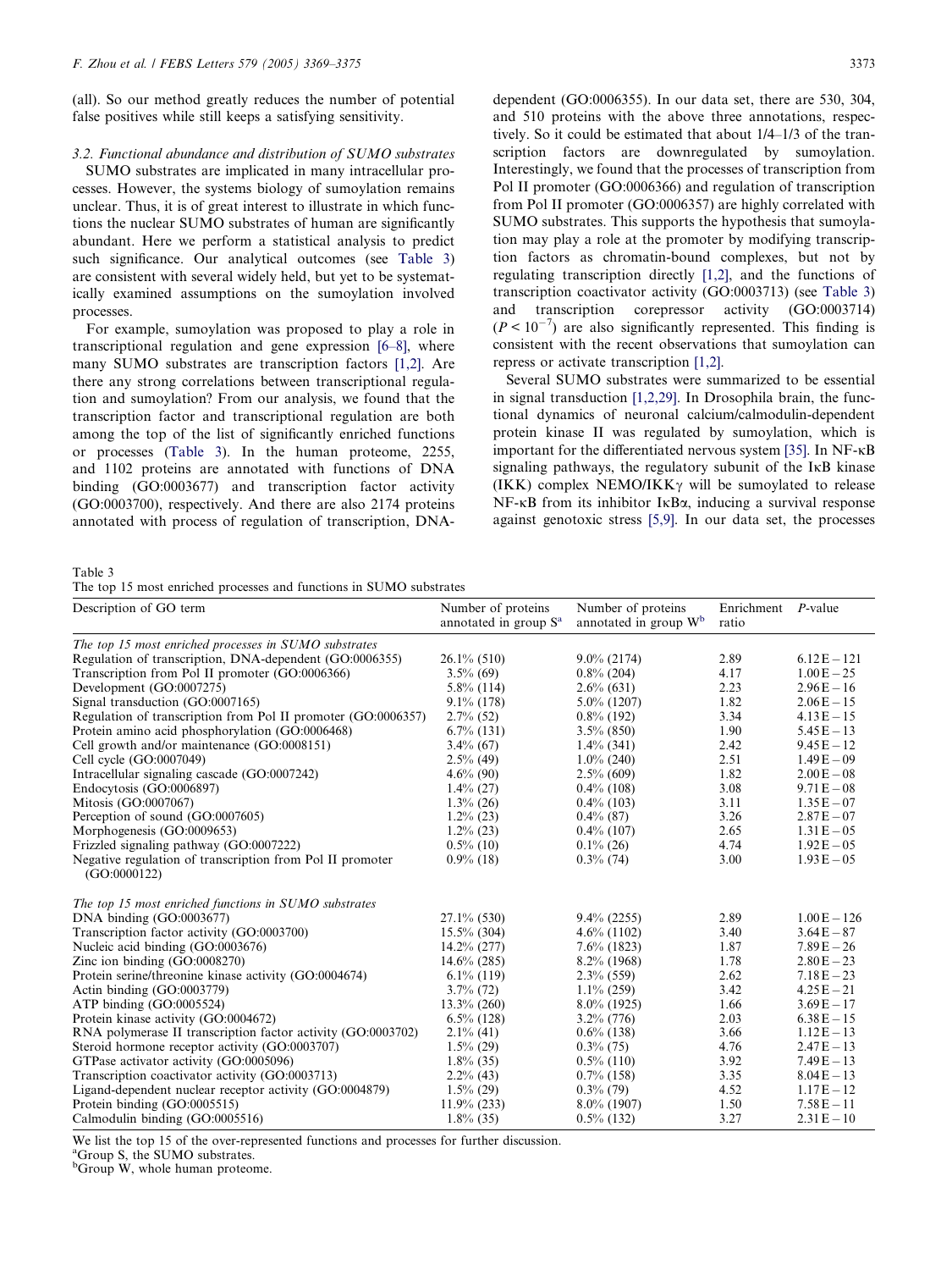<span id="page-5-0"></span>

| Table |  |
|-------|--|
|-------|--|

| The top 10 most over-represented protein domains in SUMO substrates |  |  |  |  |
|---------------------------------------------------------------------|--|--|--|--|
|---------------------------------------------------------------------|--|--|--|--|

| Description of Interpro term                             | Number of proteins<br>annotated in group S <sup>a</sup> | Number of proteins<br>annotated in group $W^b$ | Enrichment<br>ratio | $P$ -value    |
|----------------------------------------------------------|---------------------------------------------------------|------------------------------------------------|---------------------|---------------|
| Serine/threonine protein kinase, active site (IPR008271) | $5.1\%$ (115)                                           | $1.8\%$ (486)                                  | 2.81                | $8.69E - 25$  |
| Pleckstrin-homology-related (IPR011036)                  | $5.0\%$ (113)                                           | $2.0\%$ (538)                                  | 2.49                | $5.71 E - 20$ |
| Pleckstrin-like (IPR001849)                              | $4.2\%$ (94)                                            | $1.6\%$ (421)                                  | 2.65                | $1.16E - 18$  |
| Serine/threonine protein kinase (IPR002290)              | $3.4\%$ (78)                                            | $1.2\%$ (328)                                  | 2.82                | $2.34E - 17$  |
| $Zn$ -finger, C2H2 type (IPR007087)                      | $8.2\%$ (185)                                           | $4.4\%$ (1177)                                 | 1.87                | $4.24E - 17$  |
| Zn-finger-like, PHD finger (IPR001965)                   | $2.0\%$ (46)                                            | $0.5\%$ (139)                                  | 3.93                | $1.46E - 16$  |
| Homeodomain-like (IPR009057)                             | $3.6\%$ (81)                                            | $1.3\%$ (362)                                  | 2.66                | $2.53E - 16$  |
| Protein kinase (IPR000719)                               | $5.8\%$ (132)                                           | $3.0\%$ (796)                                  | 1.97                | $2.96E - 14$  |
| Protein kinase-like (IPR011009)                          | $5.8\%$ (131)                                           | $2.9\%$ (790)                                  | 1.97                | $3.73E - 14$  |
| Winged helix DNA-binding (IPR009058)                     | $2.6\%$ (59)                                            | $0.9\%$ (244)                                  | 2.87                | $8.25E - 14$  |

We list the top 10 of the over-represented protein domains for further discussion.

<sup>a</sup>Group S, the SUMO substrates.

 ${}^{\text{b}}$ Group W, whole human proteome.

of signal transduction (GO:0007165) and intracellular signaling cascade (GO:0007242) are much enriched  $(P < 10^{-7})$ , which implies that sumoylation may be involved in signal transduction extensively. We also find that the GO groups of protein serine/threonine kinase activity (GO:0004674), and protein kinase activity (GO:0004672) are significantly overrepresented  $(P < 10^{-14})$ . In the human proteome, there are 559 and 776 proteins annotated with the two GO terms respectively, while there are 119 and 128 of them are among our data set. Thus, it could be estimated that  $\sim$ 1/5 serine/threonine kinases could be sumoylated. This result is in accordance with the hypothesis that crosstalk between sumoylation and phosphorylation may be fundamental and essential in signal transduction [\[8\]](#page-6-0).

Another interesting cellular process identified to be highly relevant to sumoylation is the process of perception of sound (GO:0007605) ( $P < 10^{-6}$ ). Thus, we propose that sumoylation may play an important role in the perception of sound pathways, a novel finding that was never reported.

#### 3.3. Significantly represented protein domains in the data set

To provide further insight into the functional enrichment of SUMO substrates, we also perform the statistical analysis to obtain additional evidence of what types of protein domains are more frequently encoded in them. Since sumoylation may be mainly implicated in transcription regulation and signal transduction by sumoylating transcription factors and protein serine/threonine kinases, respectively, it could be anticipated that some specific protein domains, such as DNA binding or kinase, should be abundant in our data set.

The analysis on the InterPro annotations [\[32\]](#page-6-0) satisfyingly confirms with the above results. The top 10 most enriched protein domains in SUMO substrates are listed (Table 4). It is not surprising that the protein domains such as Serine/threonine protein kinase, active site (IPR008271), Serine/threonine protein kinase (IPR002290), Zn-finger, C2H2 type (IPR007087), and Zn-finger-like, PHD finger (IPR001965) are significantly abundant in the data set ( $P < 10^{-15}$ ). Unexpectedly, we notice that Pleckstrin-homology-related (IPR011036) and Pleckstrinlike (IPR001849) are also in our top list. Pleckstrin homology (PH) domains are small modular domains with  $\sim$ 100 aminoacid residues that occur once, or occasionally several times, in a large variety of proteins involved in intracellular signaling or as constituents of the cytoskeleton [\[36\].](#page-6-0) This observation may propose that there are some specific protein domains

abundant in SUMO substrates to form links between sumoylation and signaling related pathways. Although most of the protein domains are focused on all kinds of DNA-binding domain, Zn-finger, C2H2 type (IPR007087) domains can bind both DNA and RNA. And we found that the domain of RNA-binding region RNP-1 (RNA recognition motif) (IPR000504) is significant ( $P < 10^{-7}$ ). So our analysis also supports the hypothesis that sumoylation may play a role in RNA metabolism [\[37\].](#page-6-0)

# 4. Discussion

In this paper, we provide a genome-scale analysis of sumoylation-related biological processes and functions. The results show that sumoylation may be strongly correlated with the transcription regulation and signal transduction, which is consistent with the experimental observations. Our analysis also provides several other interesting hints, e.g., sumoylation may be involved in the perception of sound, offering insights for further experimental manipulation. Taken together, our data set establishes a good resource for potential SUMO substrates with high specificity.

### 5. Supplementary materials

Supplementary materials and the software SSP (SUMO Substrates Prediction) implemented in Delphi are available from: [http://973-proteinweb.ustc.edu.cn/sumo/.](http://973-proteinweb.ustc.edu.cn/sumo/)

Acknowledgments: We thank Yi Xing (UCLA) for helpful discussions and Andrew Shaw for critical reading of this manuscript. This work is supported by grants from Chinese Natural Science Foundation (39925018 and 30121001), Chinese Academy of Science (KSCX2-2- 01), Chinese 973 project (2002CB713700), Beijing Office for Science (H020220020220) and American Cancer Society (RPG-99-173-01) to X. Yao. X. Yao is a GCC Distinguished Cancer Research Scholar.

#### **References**

- [1] Gill, G. (2004) SUMO and ubiquitin in the nucleus: different functions, similar mechanisms?. Genes Dev. 18, 2046–2059.
- [2] Seeler, J.S. and Dejean, A. (2003) Nuclear and unclear functions of SUMO. Nat. Rev. Mol. Cell. Biol. 4, 690–699.